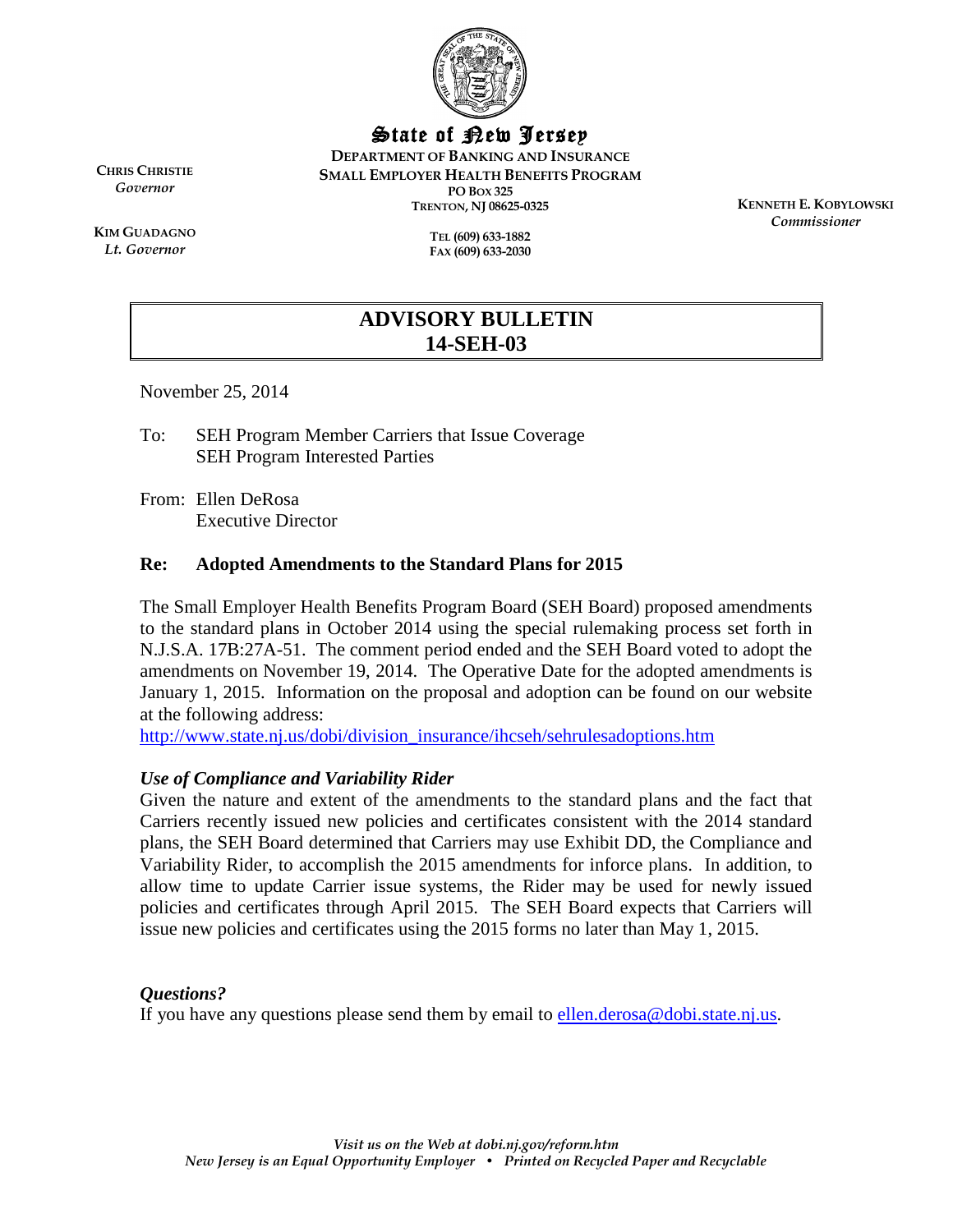**Text to Include on the Compliance and Variability Rider, Exhibit DD, for Plans B – E.** 

1. The **Payment Limits** section of the **SCHEDULE OF INSURANCE** is amended to replace the two sections of text addressing charges for therapy under the Autism and Other Developmental Disabilities Provision with the following text:

Charges for speech therapy per Calendar Year provided under the Diagnosis and Treatment of Autism and Other Developmental Disabilities Provision

30 visits

Note: These services are habilitative services in that they are provided to help develop rather than restore a function. The 30-visit limit does not apply to the treatment of autism.

Charges for physical and occupational per Calendar Year provided under the Diagnosis and Treatment of Autism and Other Developmental Disabilities Provision (combined benefits) 30 visits Note: These services are habilitative services in that they are provided to help develop rather than restore a function. The 30-visit limit does not apply to the treatment of autism.

# 2. The **PAYMENT OF PREMIUMS – GRACE PERIOD** provision in the **GENERAL PROVISIONS** section is replaced with the following:

# **PAYMENT OF PREMIUMS - GRACE PERIOD**

Premiums are to be paid by the Policyholder to [Carrier] [[XYZ] for remittance to [Carrier]]. *[Note to carriers: Use the XYZ variable text for SHOP policies where premium must be paid to the SHOP-designated entity. Include the appropriate name at the XYZ variable.]* Each may be paid at a [Carrier's] [XYZ's] office [or to one of its authorized agents.] A premium payment is due on each premium due date stated on the first page of this Policy. The Policyholder may pay each premium other than the first within 31 days of the premium due date without being charged interest. Those days are known as the grace period. The Policyholder is liable to pay premiums for the time this Policy is in force.

*[Note to carriers: This amendment applies ONLY to Group Policies issued to employers that purchased coverage through the SHOP. It does not apply to Certificates issued to employees whose employers bought coverage through the SHOP.*

*If this amendment is not included, re-number the following amendments accordingly.]*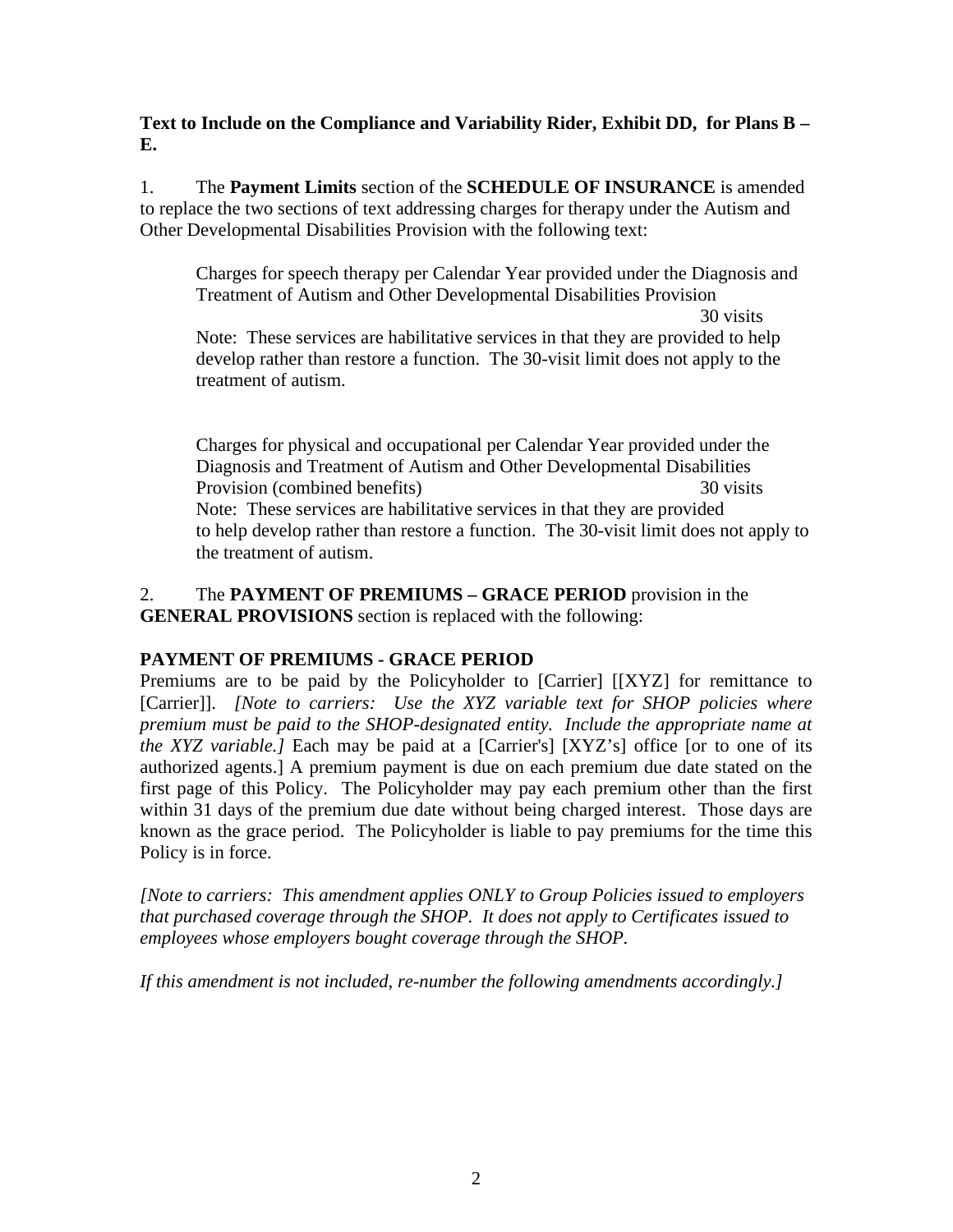#### 3. The **DEFINITIONS** section is amended as follows:

The definition of **Employee's Eligibility Date** is replaced with the following:

- **Employee's Eligibility Date** means the later of:
	- a) the date of employment;
	- b) [the day] after any applicable Waiting Period ends; or
	- c) [the day] after any applicable Orientation Period ends.

*[Note to Carriers: The rider will require employer-specific text if the employer has requested a date certain such as first of the month.]*

• Item b) in the definition of **Hospice** is replaced with the following:

b) accredited for its stated purpose by the Joint Commission, the Community Health Accreditation Program or the Accreditation Commission for Health Care.

• The following definition of **Orientation Period** is added:

**Orientation Period** means a period of no longer than one month during which the employer and employee determine whether the employment situation is satisfactory for each party and any necessary orientation and training processes commence. As used in this definition, one month is determined by adding one calendar month and subtracting one calendar day, measured from an Employee's start date in a position that is otherwise eligible for coverage. Refer to 26 C.F.R. 54.9815-2708(c)(iii).

- [Item a) in the definition of **Small Employer** is replaced with the following:
	- a) in connection with a Group Health Plan with respect to a Calendar Year and a Plan Year, any person, firm, corporation, partnership, or political subdivision that is actively engaged in business that employed an average of at least one but not more than 50 eligible Employees on business days during the preceding Calendar Year and who employs at least one eligible Employee on the first day of the Plan Year. All persons treated as a single employer under subsection (b), (c), (m) or (o) of section 414 of the Internal Revenue Code of 1986 shall be treated as one employer. In the case of an employer that was not in existence during the preceding Calendar Year, the determination of whether the employer is a small or large employer shall be based on the average number of eligible Employees that it is expected that the employer will employ on business days in the current Calendar Year.]

*[Note to Carriers: This small employer definition amendment should ONLY be included in policies and certificates that are not issued through the SHOP.]*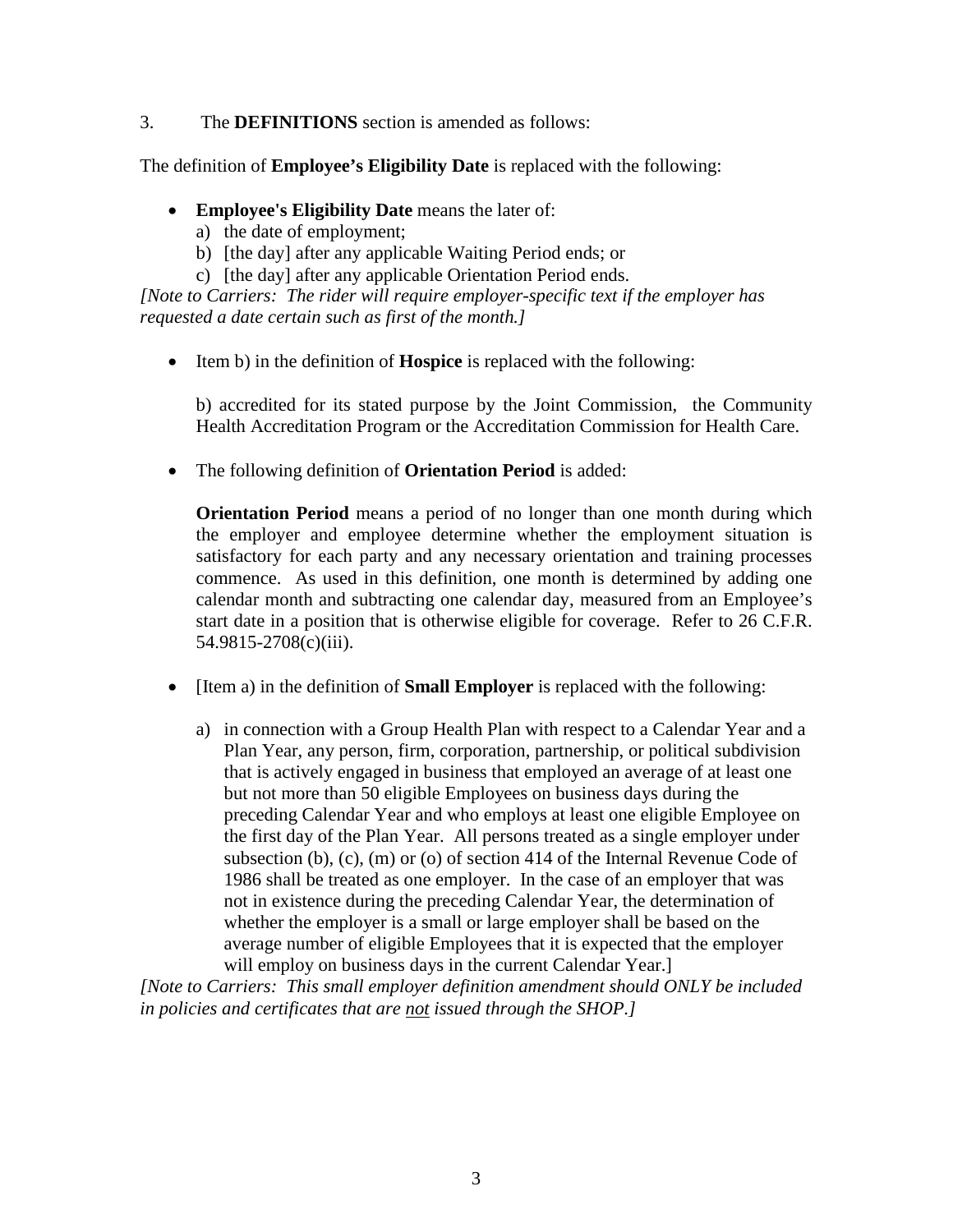• The definition of **Waiting Period** is replaced with the following:

**Waiting Period** means, with respect to a Group Health Plan and an individual who is a potential participant or beneficiary in the Group Health Plan, the period that must pass with respect to the individual before the individual is covered for benefits under the terms of the Group Health Plan. The Waiting Period begins on the first day following the end of the Orientation Period, if any.

# 4. **EMPLOYEE COVERAGE** section is amended as follows:

- The second paragraph of the **Eligible Employees** provision is deleted.
- The **Waiting Period** provision is replaced with the following **The Orientation Period and Waiting Period** provision.

# [**The [Orientation Period and ]Waiting Period**

This Policy has [an Orientation Period and] the following Waiting Periods:

Employees in an eligible class on the Effective Date, who [have competed the Orientation Period and who] have completed at least [90 days] [60 days] *[Note to Carriers: Use 60 day maximum for SHOP]*of Full-Time service with the Policyholder by that date, are covered under this Policy from the Effective Date.

[Employees in an eligible class on the Effective Date, who [are completing or have completed the Orientation Period but who] have not completed at least [90] days] of Full-Time service with the Policyholder by that date, are eligible for coverage under this Policy from the day after Employees complete [90 days] of Full-Time service.] *[Note to carriers: Omit for SHOP policies]*

[Employees who enter an eligible class after the Effective Date [who have completed the Orientation Period] are eligible for coverage under this Policy from the day after Employees complete [90 days] of Full-Time service with the Policyholder.] *[Note to carriers: Applies to non-SHOP policies]*

[Employees who enter an eligible class after the Effective Date [who have completed the Orientation Period] are eligible for coverage under this Policy as of the first of the month following [15 or 30 or 45 or 60 days] of Full-Time service with the Policyholder.] *[Note to carriers: Applies to -SHOP policies]]*

*[Note to Carriers: This text requires significant adjustment depending on whether the plan is through SHOP or not and the periods elected by the employer.]*

5. The **When Dependent Coverage Starts** provision of the **DEPENDENT COVERAGE** section is amended to replace the second and fifth paragraphs with the following: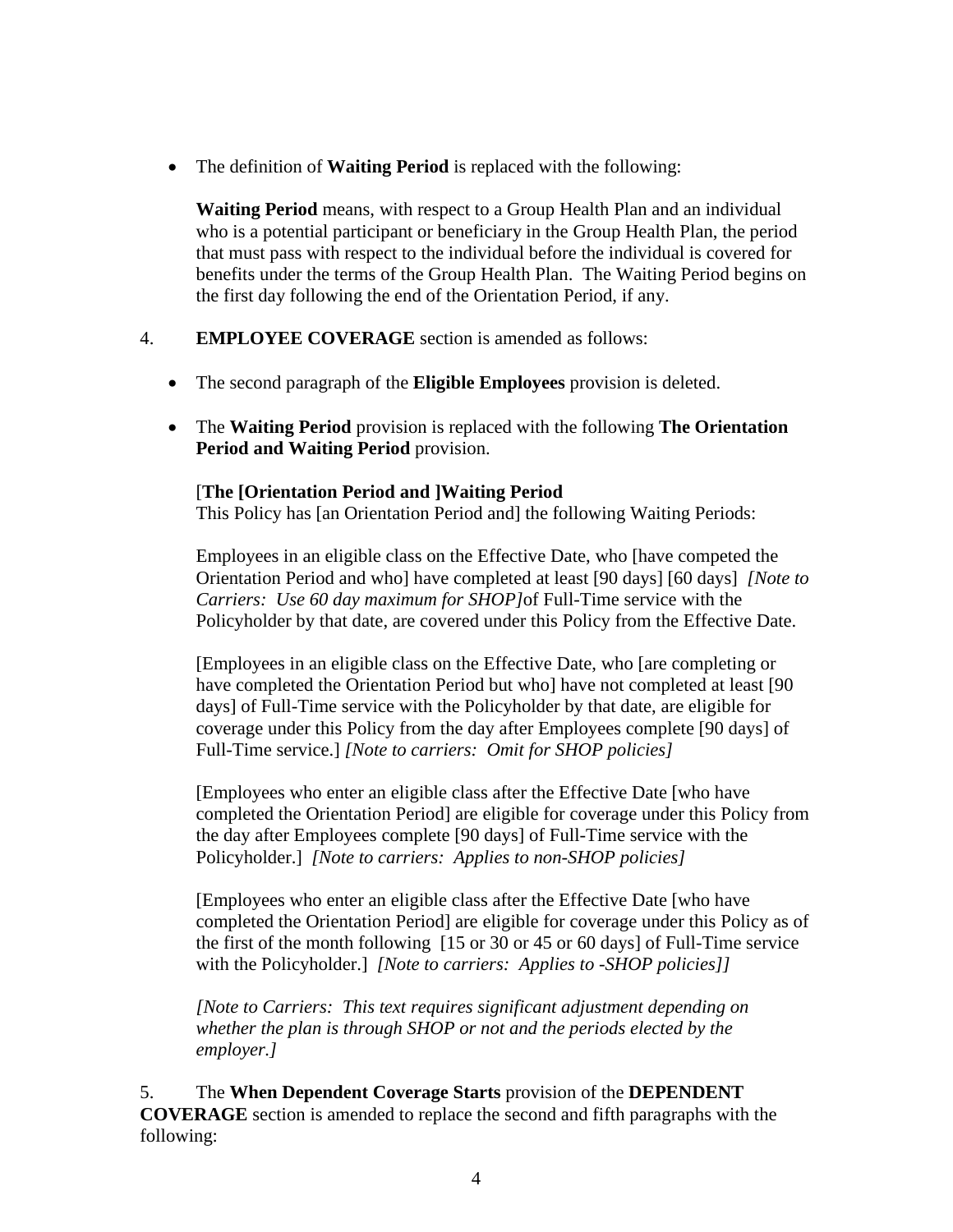If the Employee does this within [30] days of the Dependent's Eligibility Date, the Dependent's Coverage is scheduled to start on the later of:

- a) the [first day of the calendar month following the] Dependent's Eligibility Date, or
- b) the date the Employee becomes insured for Employee coverage.

A Newly Acquired Dependent other than a newborn child or newly adopted child, including a child placed for adoption, will be covered from the later of:

- a) the date the Employee notifies [Carrier] and agrees to make any additional payments, or
- b) the [first day of the calendar month following the] Dependent's Eligibility Date for the Newly Acquired Dependent.

*[Note to Carriers: Include this Dependent Coverage section ONLY for SHOP plans. Adjust numbering if this item is not included.]*

- 6. The **COVERED CHARGES** section is amended as follows:
	- The **Practitioner's Charges for Surgery** provision is amended to add the following paragraphs:

Coverage is provided for surgical treatment of morbid obesity for one surgical procedure within a two-year period, measured from the date of the first surgical procedure to treat morbid obesity, unless a multi-stage procedure is planned and [Carrier] authorizes coverage for such multi-stage procedure. In addition, [Carrier] will cover surgery required as a result of complications that may arise from surgical treatment of morbid obesity.

For the purpose of this coverage, morbid obesity means a body mass index that is greater than 40 kilograms per meter squared; or equal to or greater than 35 kilograms per meter squared with a high risk comorbid condition. Body mass index is calculated by dividing the weight in kilograms by the height in meters squared.

• The **Mammogram Charges** provision is replaced with the following:

#### **Mammogram Charges**

[Carrier] covers charges made for mammograms provided to a female Covered Person according to the schedule given below. Benefits will be paid, subject to all the terms of this Policy, and the following limitations:

[Carrier] will cover charges for:

- a) one baseline mammogram for a female Covered Person– who is 40 years of age
- b) one mammogram, every year, for a female Covered Person age 40 and older; and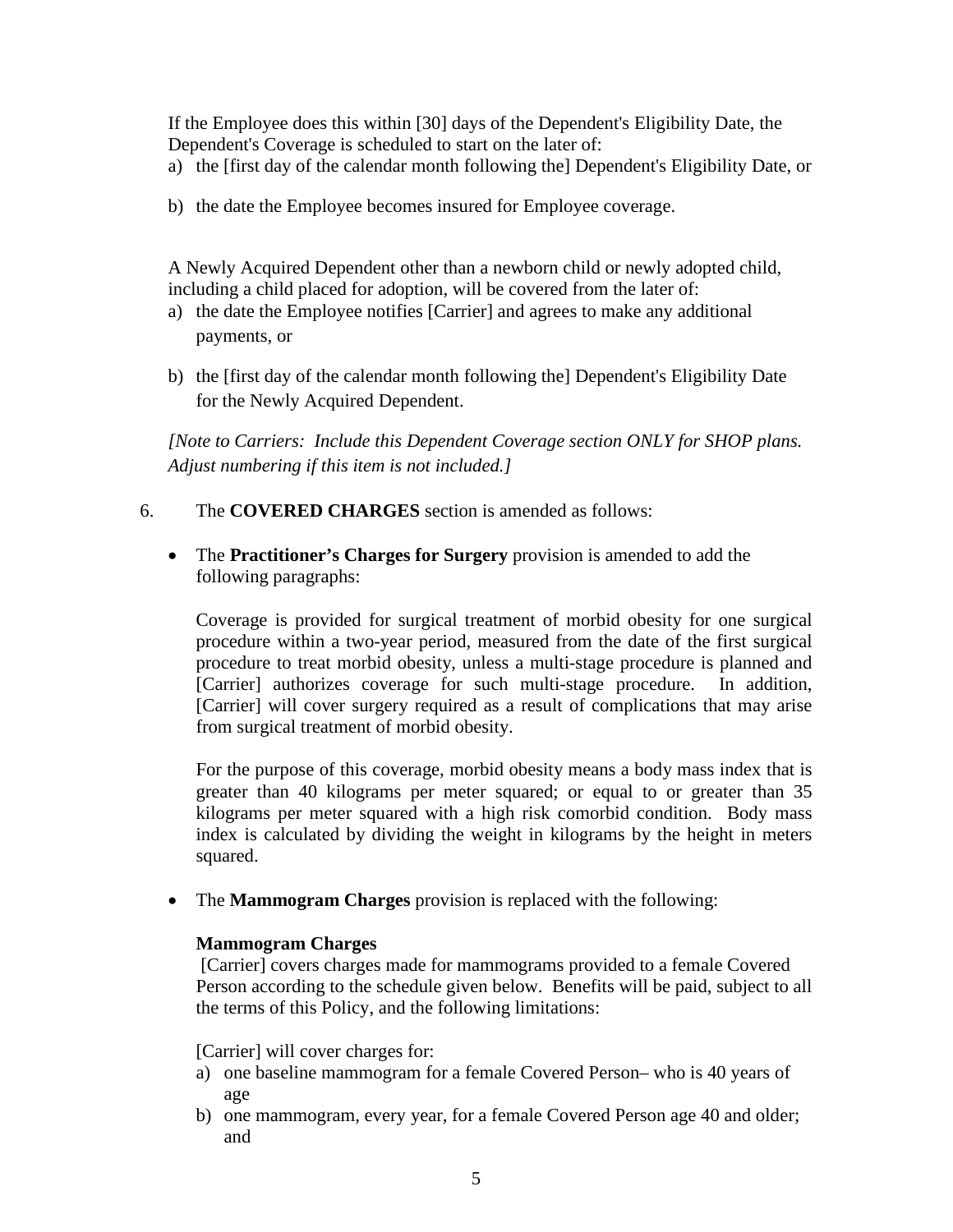c) a mammogram at the ages and intervals the female Covered Person's Practitioner deems to be Medically Necessary and Appropriate with respect to a female Covered Person who is less than 40 years of age and has a family history of breast cancer or other breast risk factors.

In addition, if the conditions listed below are satisfied after a baseline mammogram [Carrier] will cover charges for:

- a) an ultrasound evaluation;
- b) a magnetic resonance imaging scan;
- c) a three-dimensional mammography; and
- d) other additional testing of the breasts.

The above additional charges will be covered if one of following conditions are satisfied.

- a) The mammogram demonstrates extremely dense breast tissue;
- b) The mammogram is abnormal within any degree of breast density including not dense, moderately dense, heterogeneously dense, or extremely dense breast tissue; or
- c) If the female Covered Person has additional risk factors of breast cancer including but not limited to family history of breast cancer, prior personal history of breast cancer, positive genetic testing, extremely dense breast tissue based on the Breast Imaging Reporting and Data System established by the American College of Radiology or other indications as determined by the female Covered Person's Practitioner.

Please note that mammograms and the additional testing described above when warranted as described above, are included under the Preventive Care provision.

[A female Covered Person may elect to apply any unused Preventive Care allowance for a mammogram. If a Covered Person has exhausted the available annual Preventive Care benefit, the mammogram may be covered subject to the terms of this Mammogram Charges provision.]

*[Note to Carriers: Include final paragraph if policy includes limited non-network benefits.]* 

• The **Diagnosis and Treatment of Autism and Other Developmental Disabilities** provision is amended to replace the third and fourth paragraphs with the following:

Coverage for occupational therapy and physical therapy combined is limited to 30 visits per Calendar Year for the treatment of conditions other than autism. Coverage for speech therapy is limited to 30 visits per Calendar Year for the treatment of conditions other than autism. These therapy services are covered whether or not the therapies are restorative. The therapy services covered under this provision do not reduce the available therapy visits available under the Therapy Services provision. .

If a Covered Person's primary diagnosis is autism, in addition to coverage for the therapy services as described above, [Carrier] also cover medically necessary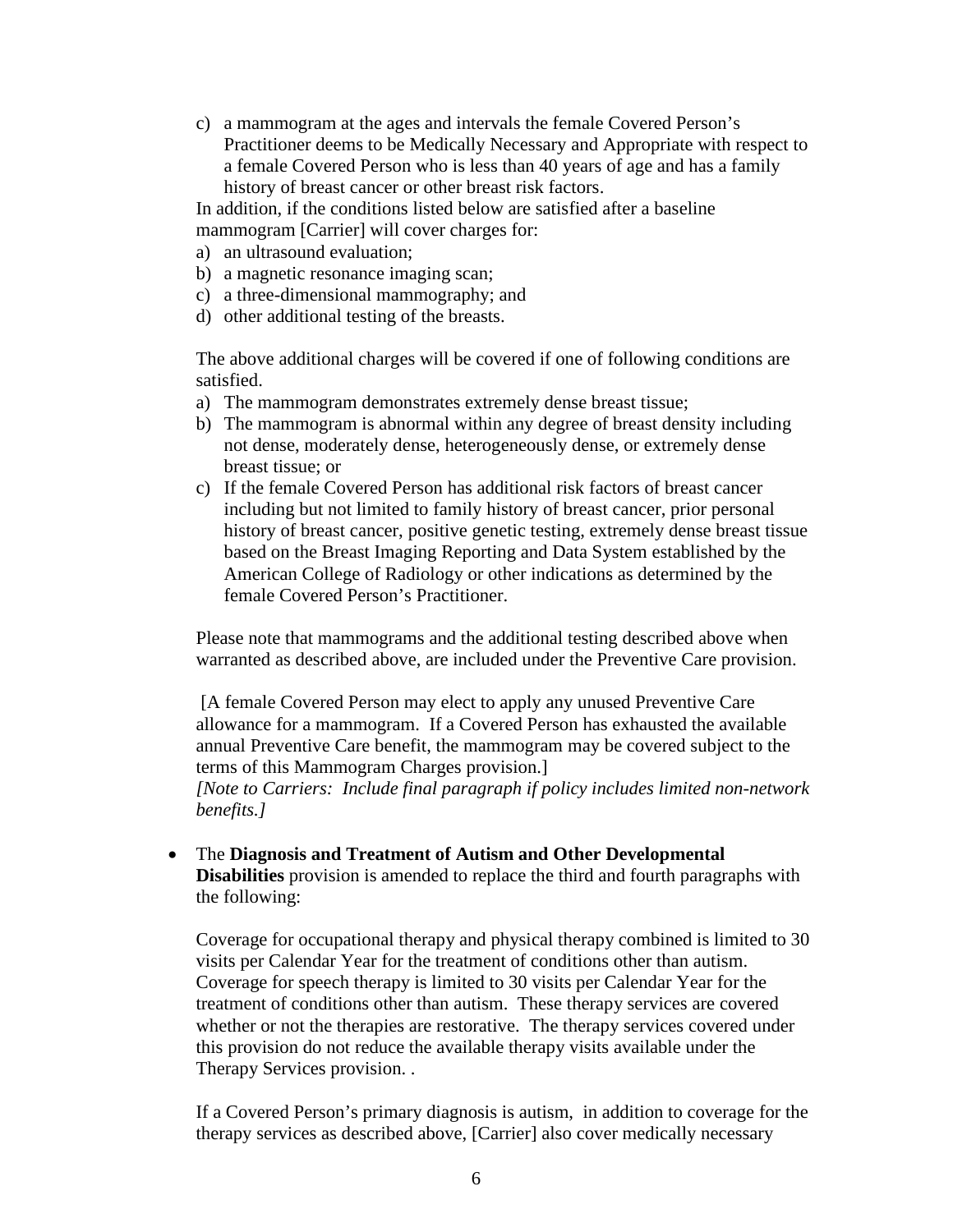behavioral interventions based on the principles of applied behavior analysis and related structured behavioral programs as prescribed through a treatment plan.

• The **Vision Benefit** is amended to add the following paragraph:

[Carrier] covers charges for a one comprehensive low vision evaluation every 5 years. We cover low vision aids such as high-power spectacles, magnifiers and telescopes and medically-necessary follow-up care. As used in this provision, low vision means a significant loss of vision, but not total blindness.

7. The **EXCLUSIONS** section is amended to replace the exclusion for Weight Reduction of Control with the following:

*Weight reduction or control* including surgical procedures, medical treatments, weight control/loss programs, dietary regimens and supplements, food or food supplements, appetite suppressants or other medications; exercise programs, exercise or other equipment; and other services and supplies that are primarily intended to control weight or treat obesity, including morbid obesity, or for the purpose of weight reduction, regardless of the existence of comorbid conditions, except as otherwise provided in the Surgical Treatment of Morbid Obesity section of this Policy and except as provided in the Nutritional Counseling and Food and Food products for Inherited Metabolic Diseases provisions.

### 8. The **Payment of Premium** provision in the **NEW JERSEY CONTINUATION RIGHTS FOR OVER-AGE DEPENDENTS** section is replaced with the following:

#### **Payment of Premium**

The first month's premium must be paid within the 30-day election period provided above. If the election is made during the Employee Open Enrollment Period the first premium must be paid before coverage takes effect on the Policyholder's Anniversary Date following the Employee Open Enrollment Period.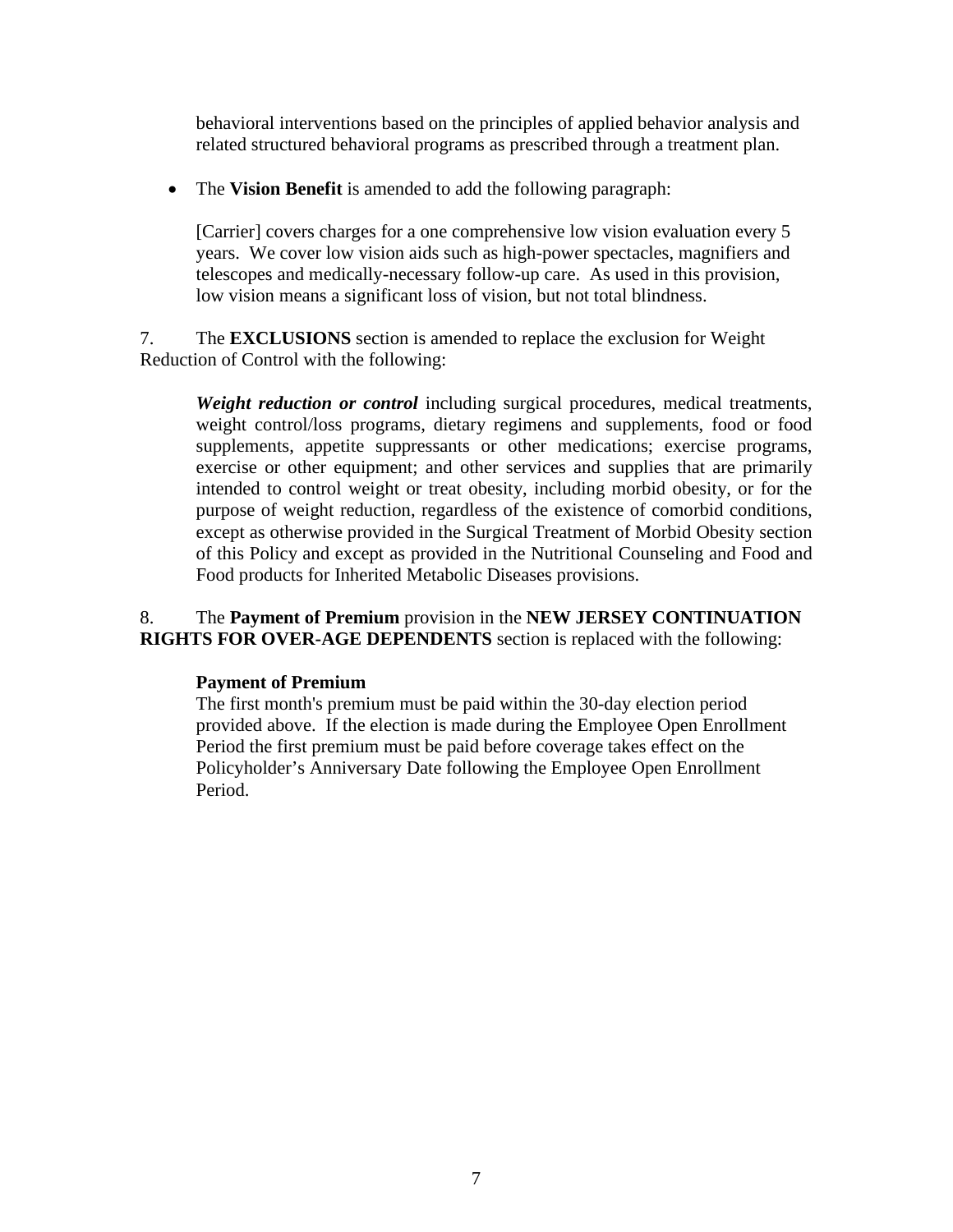### **Text to Include on the Compliance and Variability Rider, Exhibit DD, for HMO Plans.**

1. The **THERAPY SERVICES** section of the **SCHEDULE OF SERVICES AND SUPPLIES** is amended to replace the text addressing charges for therapy under the Autism and Other Developmental Disabilities Provision with the following text:

Charges for speech therapy per Calendar Year provided under the Diagnosis and Treatment of Autism and Other Developmental Disabilities Provision 30 visits **Note**: The 30-visit limit does not apply to the treatment of autism.

Charges for physical and occupational per Calendar Year provided under the Diagnosis and Treatment of Autism and Other Developmental Disabilities Provision (combined benefits) 30 visits **Note**: The 30-visit limit does not apply to the treatment of autism.

2. The **DEFINITIONS** section is amended as follows:

The definition of **EMPLOYEE'S ELIGIBILITY DATE** is replaced with the following:

- **EMPLOYEE'S ELIGIBITY DATE.** The later of:
	- a) the date of employment;
	- b) [the day] after any applicable Waiting Period ends; or
	- c) [the day] after any applicable Orientation Period ends.

*[Note to Carriers: The rider will require employer-specific text if the employer has requested a date certain such as first of the month.]*

• Item b) in the definition of **HOSPICE** is replaced with the following:

b) accredited for its stated purpose by the Joint Commission, the Community Health Accreditation Program or the Accreditation Commission for Health Care.

• The following definition of **ORIENTATION PERIOD** is added:

**ORIENTATION PERIOD.** A period of no longer than one month during which the employer and employee determine whether the employment situation is satisfactory for each party and any necessary orientation and training processes commence. As used in this definition, one month is determined by adding one calendar month and subtracting one calendar day, measured from an Employee's start date in a position that is otherwise eligible for coverage. Refer to 26 C.F.R. 54.9815-2708(c)(iii).

- [Item a) in the definition of **SMALL EMPLOYER** is replaced with the following:
	- b) in connection with a Group Health Plan with respect to a Calendar Year and a Plan Year, any person, firm, corporation, partnership, or political subdivision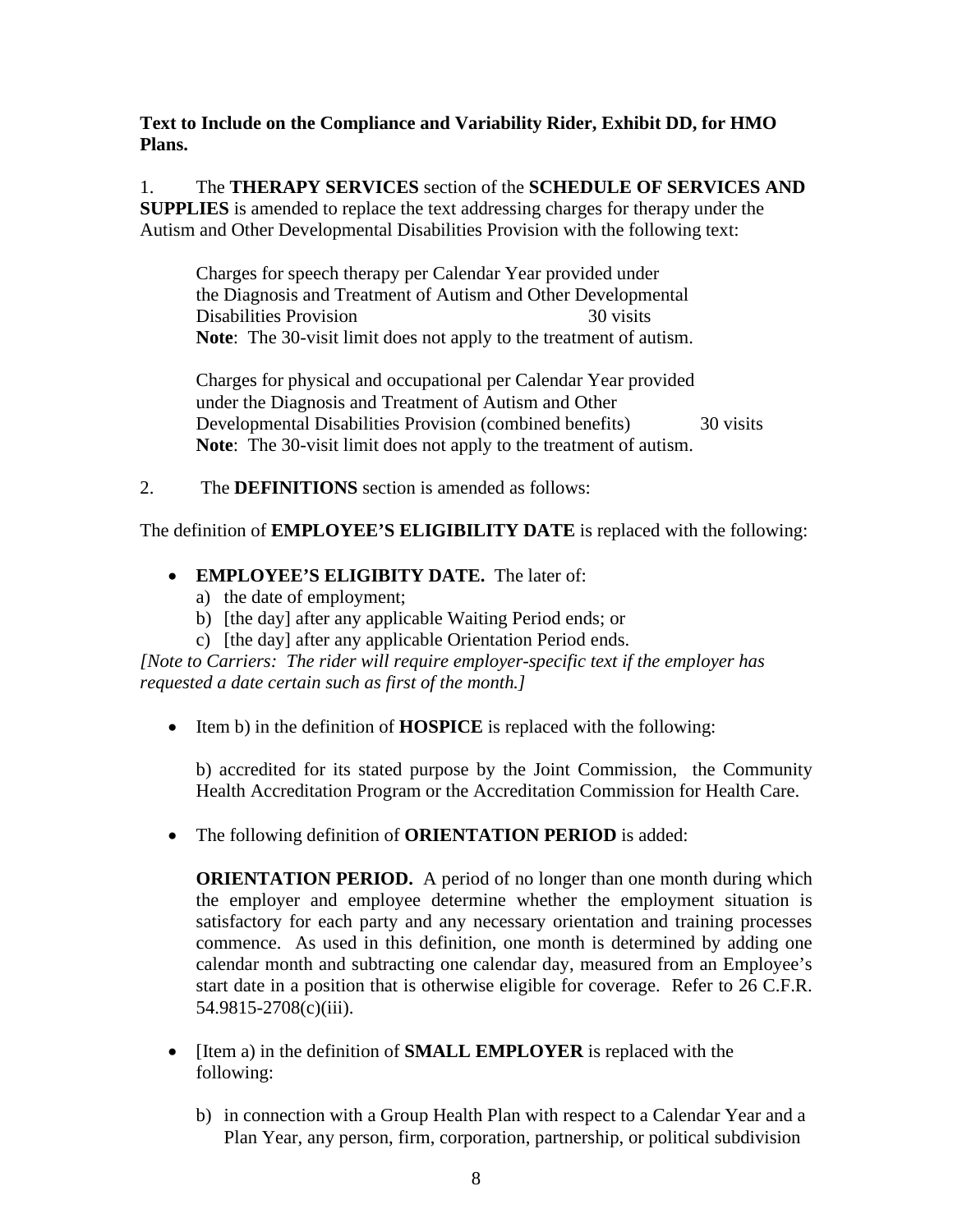that is actively engaged in business that employed an average of at least one but not more than 50 eligible Employees on business days during the preceding Calendar Year and who employs at least one eligible Employee on the first day of the Plan Year. All persons treated as a single employer under subsection (b), (c), (m) or (o) of section 414 of the Internal Revenue Code of 1986 shall be treated as one employer. In the case of an employer that was not in existence during the preceding Calendar Year, the determination of whether the employer is a small or large employer shall be based on the average number of eligible Employees that it is expected that the employer will employ on business days in the current Calendar Year.]

*[Note to Carriers: This small employer definition amendment should ONLY be included in policies and certificates that are not issued through the SHOP.]*

• The definition of **WAITING PERIOD** is replaced with the following:

**WAITING PERIOD.** With respect to a Group Health Plan and an individual who is a potential participant or beneficiary in the Group Health Plan, the period that must pass with respect to the individual before the individual is covered for benefits under the terms of the Group Health Plan. The Waiting Period begins on the first day following the end of the Orientation Period, if any.

- 3. **EMPLOYEE COVERAGE** section is amended as follows:
	- The last paragraph of the **Eligible Employees** provision is deleted.
	- The **Waiting Period** provision is replaced with the following **The Orientation Period and Waiting Period** provision.

#### [**The [Orientation Period and ]Waiting Period**

This Contract has [an Orientation Period and] the following Waiting Periods:

Employees in an eligible class on the Effective Date, who [have competed the Orientation Period and who] have completed at least [90 days] [60 days] *[Note to Carriers: Use 60 day maximum for SHOP]*of Full-Time service with the Contractholder by that date, are covered under this Contract from the Effective Date.

[Employees in an eligible class on the Effective Date, who [are completing or have completed the Orientation Period but who] have not completed at least [90] days] of Full-Time service with the Contractholder by that date, are eligible for coverage under this Contract from the day after Employees complete [90 days] of Full-Time service.] *[Note to carriers: Omit for SHOP policies]*

[Employees who enter an eligible class after the Effective Date [who have completed the Orientation Period] are eligible for coverage under this Contract from the day after Employees complete [90 days] of Full-Time service with the Contractholder.] *[Note to carriers: Applies to non-SHOP policies]*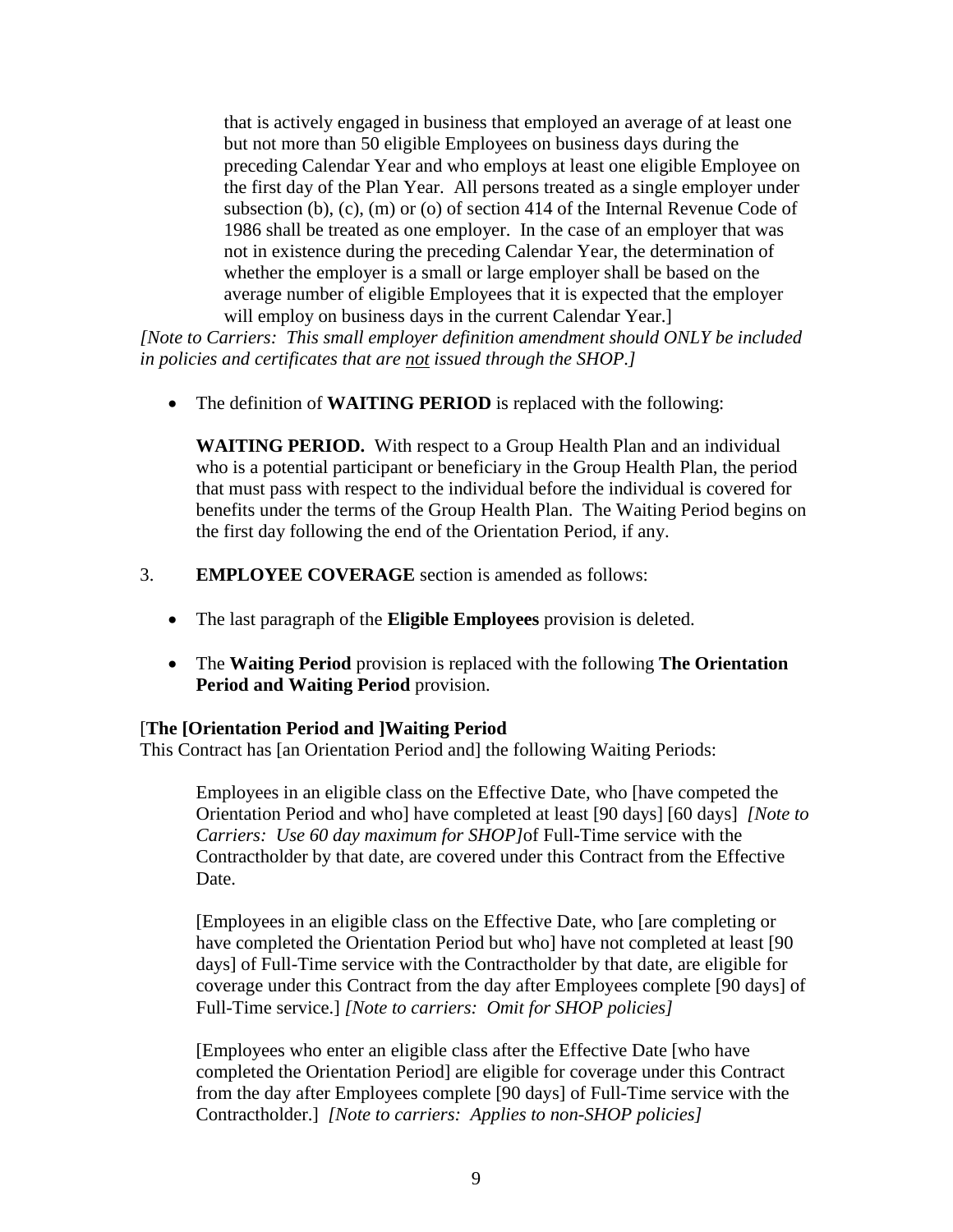[Employees who enter an eligible class after the Effective Date [who have completed the Orientation Period] are eligible for coverage under this Contract as of the first of the month following [15 or 30 or 45 or 60 days] of Full-Time service with the Contractholder.] *[Note to carriers: Applies to -SHOP policies]]*

*[Note to Carriers: This text requires significant adjustment depending on whether the plan is through SHOP or not and the periods elected by the employer.]*

#### 4. The **When Dependent Coverage Starts** provision of the **DEPENDENT**

**COVERAGE** section is amended to replace the second and fifth paragraphs with the following:

If the Employee does this within [30] days of the Dependent's Eligibility Date, the Dependent's Coverage is scheduled to start on the later of:

- a) the [first day of the calendar month following the] Dependent's Eligibility Date, or
- b) the date the Employee becomes insured for Employee coverage.

A Newly Acquired Dependent other than a newborn child or newly adopted child, including a child placed for adoption, will be covered from the later of:

- a) the date the Employee notifies [Carrier] and agrees to make any additional payments, or
- b) the [first day of the calendar month following the] Dependent's Eligibility Date for the Newly Acquired Dependent.

*[Note to Carriers: Include this Dependent Coverage section ONLY for SHOP plans. Adjust numbering if this item is not included.]*

#### 5. The **COVERED SERVICES AND SUPPLIES** section is amended as follows:

• Item 22 of the **OUTPATIENT SERVICES** section is expanded to include the following paragraph in the Vision Benefit:

We cover charges for a one comprehensive low vision evaluation every 5 years. We cover low vision aids such as high-power spectacles, magnifiers and telescopes and medically-necessary follow-up care. As used in this provision, low vision means a significant loss of vision, but not total blindness.

• Item 23 of the **OUTPATIENT SERVICES** section is replaced with the following Mammogram Coverage provision.

#### **Mammogram Coverage**

We cover mammograms provided to a female Member according to the schedule given below. Coverage is provided, subject to all the terms of this Contract, and the following limitations: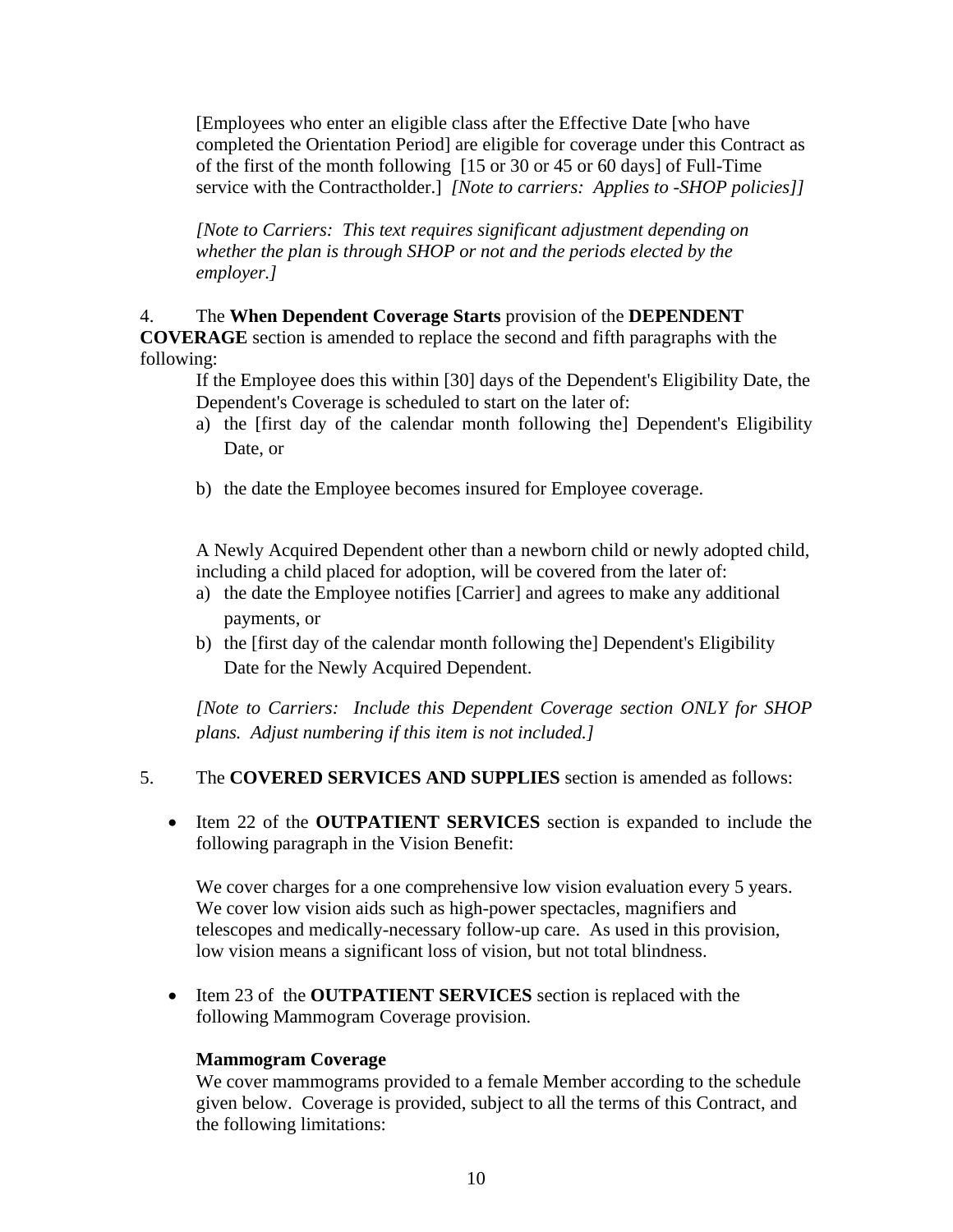We will cover:

- a) one baseline mammogram for a female Member– who is 40 years of age
- b) one mammogram, every year, for a female Member age 40 and older; and
- c) a mammogram at the ages and intervals the female Member's Practitioner deems to be Medically Necessary and Appropriate with respect to a female Member who is less than 40 years of age and has a family history of breast cancer or other breast risk factors.

In addition, if the conditions listed below are satisfied after a baseline mammogram We will cover:

- a) an ultrasound evaluation;
- b) a magnetic resonance imaging scan;
- c) a three-dimensional mammography; and
- d) other additional testing of the breasts.

The above additional services will be covered if one of following conditions are satisfied.

- a) The mammogram demonstrates extremely dense breast tissue;
- b) The mammogram is abnormal within any degree of breast density including not dense, moderately dense, heterogeneously dense, or extremely dense breast tissue; or
- c) If the female Member has additional risk factors of breast cancer including but not limited to family history of breast cancer, prior personal history of breast cancer, positive genetic testing, extremely dense breast tissue based on the Breast Imaging Reporting and Data System established by the American College of Radiology or other indications as determined by the female Member's Practitioner.

Please note that mammograms and the additional testing described above when warranted as described above, are included under the Preventive Care provision.

• Item 19 of the **INPATIENT HOSPICE, HOSPITAL, REHABILITATION CENTER & SKILLED NURSING CENTER BENEFITS** section is expanded to include the following:

We also cover surgical treatment of morbid obesity for one surgical procedure within a two-year period, measured from the date of the first surgical procedure to treat morbid obesity, unless a multi-stage procedure is planned and We authorize coverage for such multi-stage procedure. In addition, We will cover surgery required as a result of complications that may arise from surgical treatment of morbid obesity.

For the purpose of this coverage, morbid obesity means a body mass index that is greater than 40 kilograms per meter squared; or equal to or greater than 35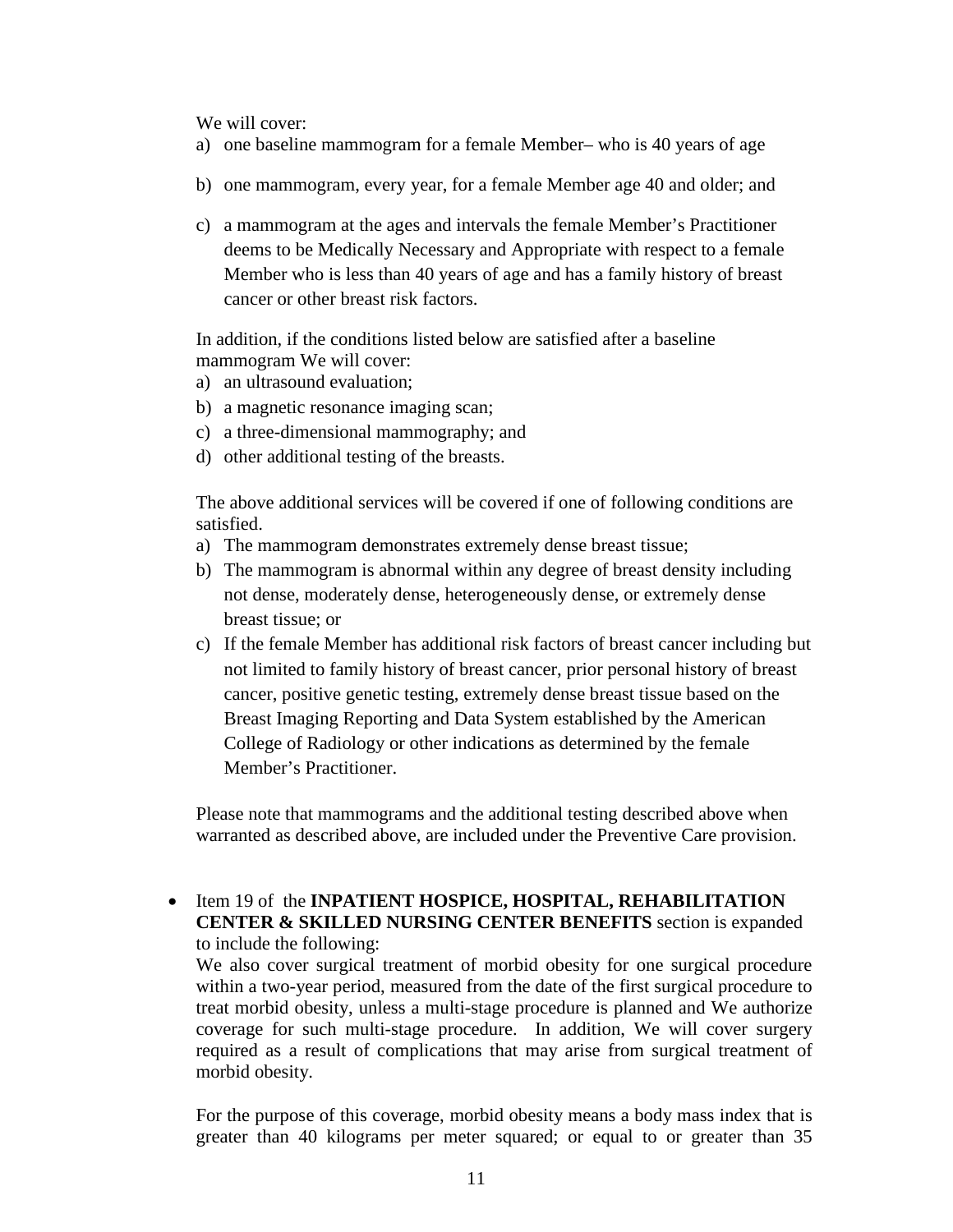kilograms per meter squared with a high risk comorbid condition. Body mass index is calculated by dividing the weight in kilograms by the height in meters squared.

• The **DIAGNOSIS AND TREATMENT OF AUTISM AND OTHER DEVELOPMENTAL DISABILITIES** provision is amended to replace the third and fourth paragraphs with the following:

Coverage for occupational therapy and physical therapy combined is limited to 30 visits per Calendar Year for the treatment of conditions other than autism. Coverage for speech therapy is limited to 30 visits per Calendar Year for the treatment of conditions other than autism. These therapy services are covered whether or not the therapies are restorative. The therapy services covered under this provision do not reduce the available therapy visits available under the Therapy Services provision.

If a Member's primary diagnosis is autism, in addition to coverage for the therapy services as described above, We also cover medically necessary behavioral interventions based on the principles of applied behavior analysis and related structured behavioral programs as prescribed through a treatment plan.

6. The **NON-COVERED SERVICES AND SUPPLIES** section is amended to replace the exclusion for Weight Reduction of Control with the following:

**Weight reduction or control** including surgical procedures, medical treatments, weight control/loss programs, dietary regimens and supplements, food or food supplements, appetite suppressants or other medications; exercise programs, exercise or other equipment; and other services and supplies that are primarily intended to control weight or treat obesity, including morbid obesity, or for the purpose of weight reduction, regardless of the existence of comorbid conditions, except as otherwise provided in the Surgical Treatment of Morbid Obesity section of this Policy and except as provided in the Nutritional Counseling and Food and Food products for Inherited Metabolic Diseases provisions.

7. The **PAYMENT OF PREMIUMS – GRACE PERIOD** provision in the **GENERAL PROVISIONS** section is replaced with the following:

#### **PAYMENT OF PREMIUMS - GRACE PERIOD**

Premiums are to be paid by the Contractholder to [Us] [[XYZ] for remittance to [Us]]. *[Note to carriers: Use the XYZ variable text for SHOP policies where premium must be paid to the SHOP-designated entity. Include the appropriate name at the XYZ variable.]*. They are due on each Premium Due Date stated on the first page of the Contract. The Contractholder may pay each Premium other than the first within 31 days of the Premium Due Date. Those days are known as the grace period. The Contractholder is liable to pay Premiums from the first day the Contract is in force

*[Note to carriers: This amendment applies ONLY to Group Contracts issued to*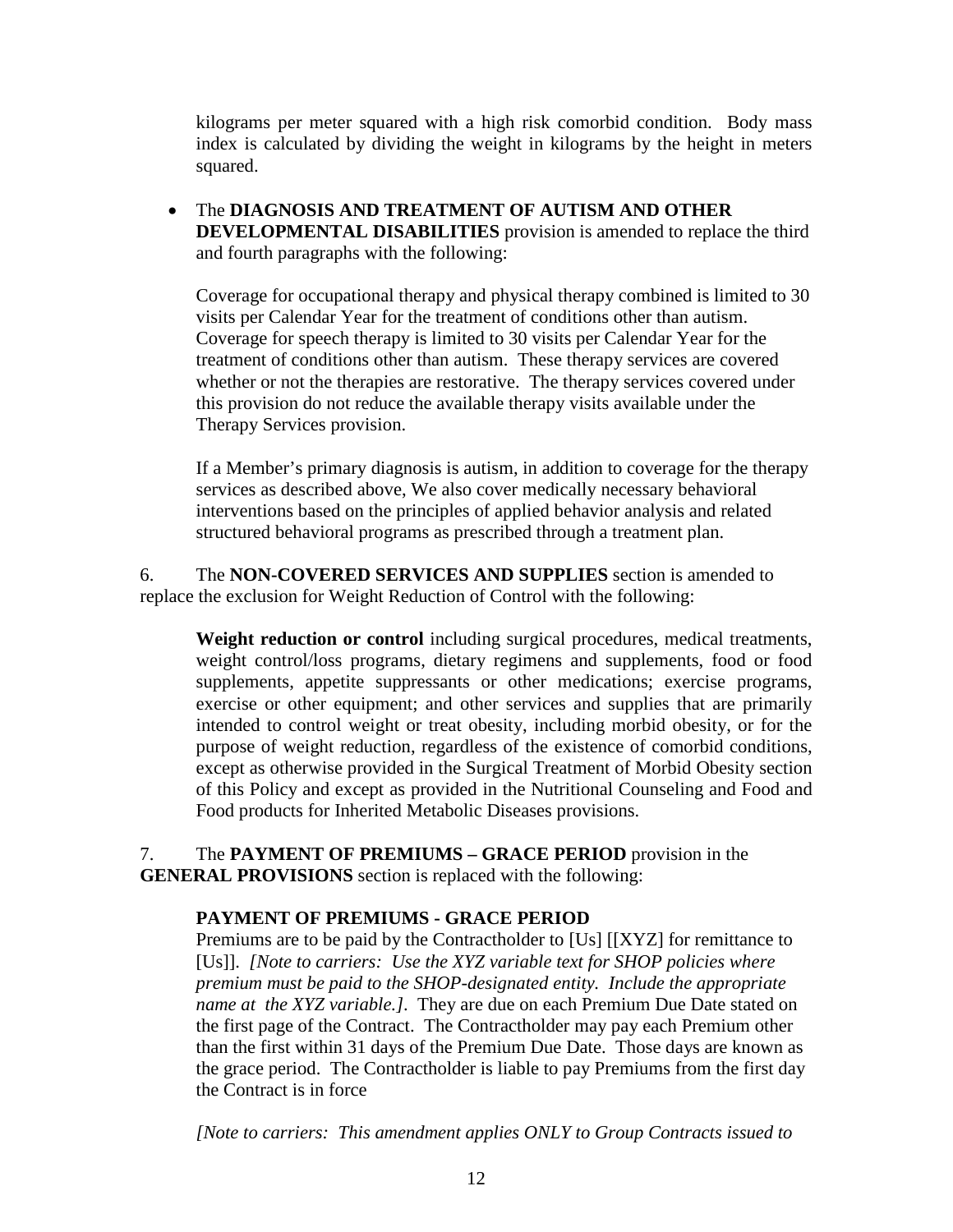*employers that purchased coverage through the SHOP. It does not apply to Evidence of Coverage documents issued to employees whose employers bought coverage through the SHOP.*

*If this amendment is not included, re-number the following amendment accordingly.]*

#### 8. The **Payment of Premium** provision in the **NEW JERSEY CONTINUATION RIGHTS FOR OVER-AGE DEPENDENTS** section is replaced with the following:

#### **Payment of Premium**

The first month's premium must be paid within the 30-day election period provided above. If the election is made during the Employee Open Enrollment Period the first premium must be paid before coverage takes effect on the Contractholder's Anniversary Date following the Employee Open Enrollment Period.

The Over-Age Dependent must pay subsequent premiums monthly, in advance, [at the times and in the manner specified by [the Carrier]] [and will be remitted by the Employer].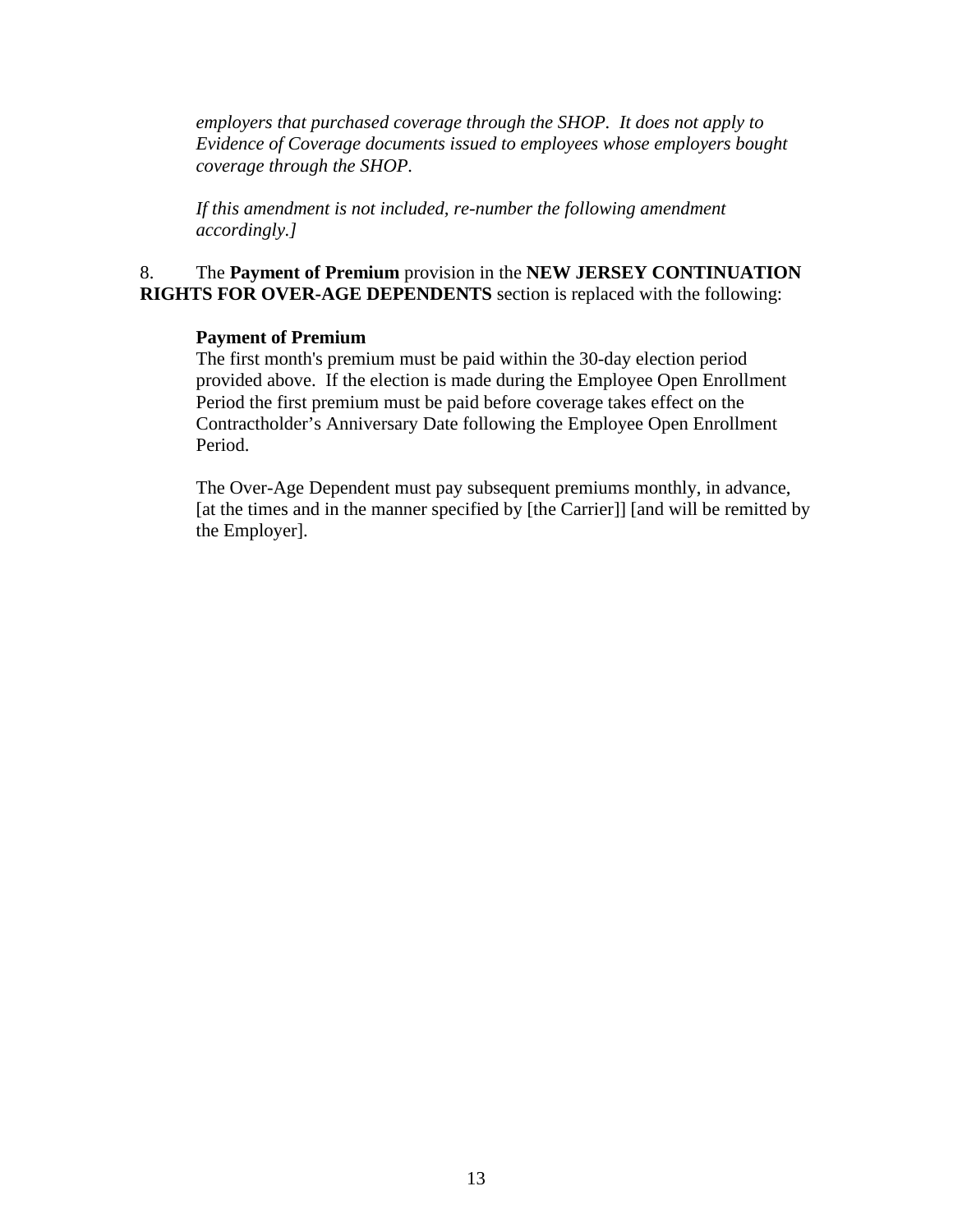### **Text to Include on the Compliance and Variability Rider, Exhibit DD, for HMO-POS Plans.**

# 1. The **LIMITATIONS ON SERVICES AND SUPPLIES** section of the **SCHEDULE OF SERVICES AND SUPPLIES AND COVERED CHARGES** is

amended to replace the text addressing charges for therapy under the Autism and Other Developmental Disabilities Provision with the following text:

Charges for speech therapy per Calendar Year provided under the Diagnosis and Treatment of Autism and Other Developmental Disabilities Provision 30 visits **Note**: The 30-visit limit does not apply to the treatment of autism.

Charges for physical and occupational per Calendar Year provided under the Diagnosis and Treatment of Autism and Other Developmental Disabilities Provision (combined benefits) 30 visits **Note**: The 30-visit limit does not apply to the treatment of autism.

2. The **DEFINITIONS** section is amended as follows:

The definition of **EMPLOYEE'S ELIGIBILITY DATE** is replaced with the following:

- **EMPLOYEE'S ELIGIBITY DATE.** The later of:
	- a) the date of employment;
	- b) [the day] after any applicable Waiting Period ends; or
	- c) [the day] after any applicable Orientation Period ends.

*[Note to Carriers: The rider will require employer-specific text if the employer has requested a date certain such as first of the month.]*

• Item b) in the definition of **HOSPICE** is replaced with the following:

b) accredited for its stated purpose by the Joint Commission, the Community Health Accreditation Program or the Accreditation Commission for Health Care.

• The following definition of **ORIENTATION PERIOD** is added:

**ORIENTATION PERIOD.** A period of no longer than one month during which the employer and employee determine whether the employment situation is satisfactory for each party and any necessary orientation and training processes commence. As used in this definition, one month is determined by adding one calendar month and subtracting one calendar day, measured from an Employee's start date in a position that is otherwise eligible for coverage. Refer to 26 C.F.R. 54.9815-2708(c)(iii).

- [Item a) in the definition of **SMALL EMPLOYER** is replaced with the following:
	- c) in connection with a Group Health Plan with respect to a Calendar Year and a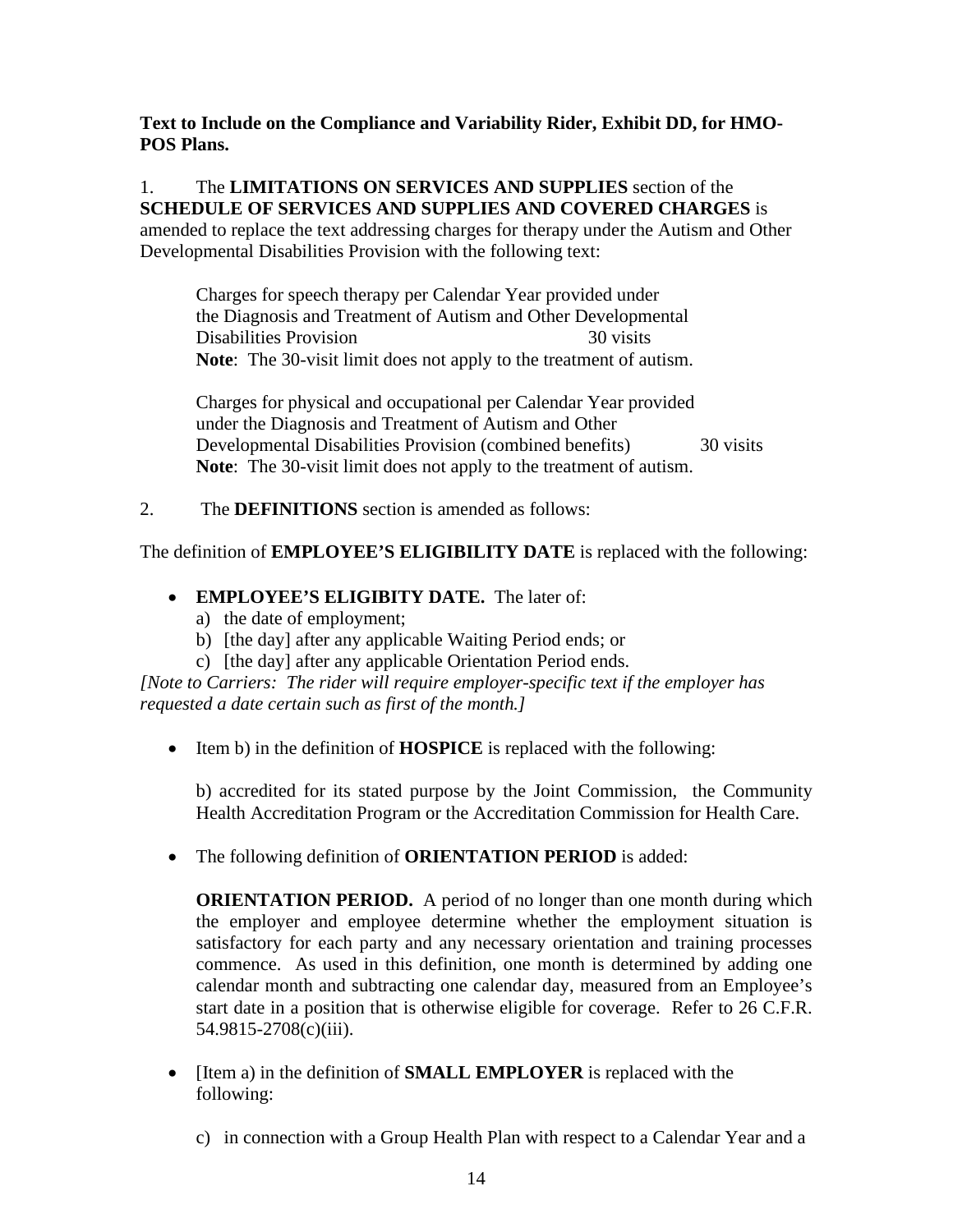Plan Year, any person, firm, corporation, partnership, or political subdivision that is actively engaged in business that employed an average of at least one but not more than 50 eligible Employees on business days during the preceding Calendar Year and who employs at least one eligible Employee on the first day of the Plan Year. All persons treated as a single employer under subsection (b), (c), (m) or (o) of section 414 of the Internal Revenue Code of 1986 shall be treated as one employer. In the case of an employer that was not in existence during the preceding Calendar Year, the determination of whether the employer is a small or large employer shall be based on the average number of eligible Employees that it is expected that the employer will employ on business days in the current Calendar Year.]

*[Note to Carriers: This small employer definition amendment should ONLY be included in policies and certificates that are not issued through the SHOP.]*

• The definition of **WAITING PERIOD** is replaced with the following:

**WAITING PERIOD.** With respect to a Group Health Plan and an individual who is a potential participant or beneficiary in the Group Health Plan, the period that must pass with respect to the individual before the individual is covered for benefits under the terms of the Group Health Plan. The Waiting Period begins on the first day following the end of the Orientation Period, if any.

- 3. **EMPLOYEE COVERAGE** section is amended as follows:
	- The last paragraph of the **Eligible Employees** provision is deleted.
	- The **Waiting Period** provision is replaced with the following **The Orientation Period and Waiting Period** provision.

#### [**The [Orientation Period and ]Waiting Period**

This Contract has [an Orientation Period and] the following Waiting Periods:

Employees in an eligible class on the Effective Date, who [have competed the Orientation Period and who] have completed at least [90 days] [60 days] *[Note to Carriers: Use 60 day maximum for SHOP]*of Full-Time service with the Contractholder by that date, are covered under this Contract from the Effective Date.

[Employees in an eligible class on the Effective Date, who [are completing or have completed the Orientation Period but who] have not completed at least [90] days] of Full-Time service with the Contractholder by that date, are eligible for coverage under this Contract from the day after Employees complete [90 days] of Full-Time service.] *[Note to carriers: Omit for SHOP policies]*

[Employees who enter an eligible class after the Effective Date [who have completed the Orientation Period] are eligible for coverage under this Contract from the day after Employees complete [90 days] of Full-Time service with the Contractholder.] *[Note to carriers: Applies to non-SHOP policies]*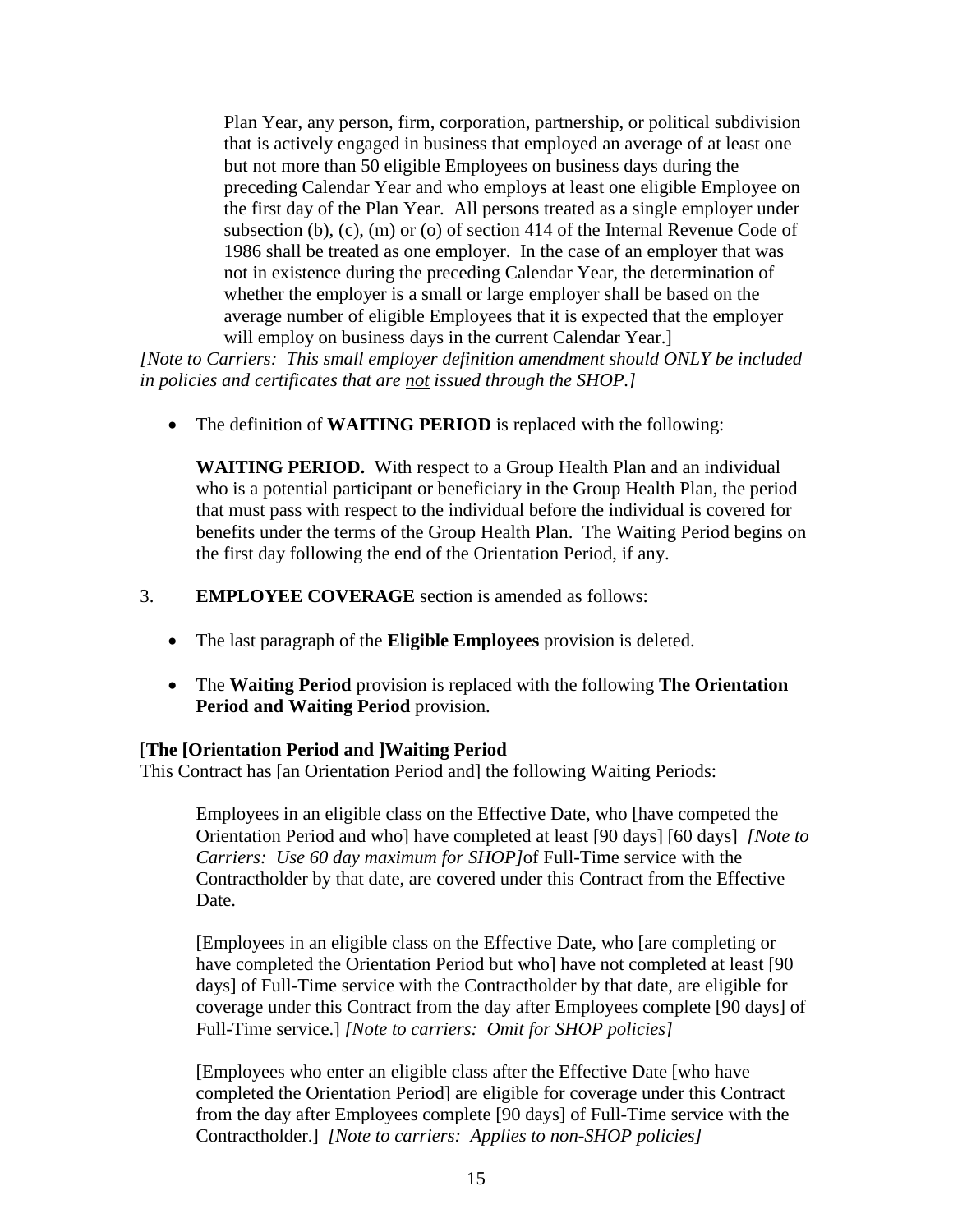[Employees who enter an eligible class after the Effective Date [who have completed the Orientation Period] are eligible for coverage under this Contract as of the first of the month following [15 or 30 or 45 or 60 days] of Full-Time service with the Contractholder.] *[Note to carriers: Applies to -SHOP policies]]*

*[Note to Carriers: This text requires significant adjustment depending on whether the plan is through SHOP or not and the periods elected by the employer.]*

### 4. The **When Dependent Coverage Starts** provision of the **DEPENDENT**

**COVERAGE** section is amended to replace the second and fifth paragraphs with the following:

If the Employee does this within [30] days of the Dependent's Eligibility Date, the Dependent's Coverage is scheduled to start on the later of:

- a) the [first day of the calendar month following the] Dependent's Eligibility Date, or
- b) the date the Employee becomes insured for Employee coverage.
	- a. A Newly Acquired Dependent other than a newborn child or newly adopted child, including a child placed for adoption, will be covered from the later of:
- c) the date the Employee notifies [Carrier] and agrees to make any additional payments, or
- d) the [first day of the calendar month following the] Dependent's Eligibility Date for the Newly Acquired Dependent.

*[Note to Carriers: Include this Dependent Coverage section ONLY for SHOP plans. Adjust numbering if this item is not included.]*

- 5. The **COVERED SERVICES AND SUPPLIES** section is amended as follows:
	- Item 22 of the **OUTPATIENT SERVICES** section is expanded to include the following paragraph in the Vision Benefit:

We cover charges for a one comprehensive low vision evaluation every 5 years. We cover low vision aids such as high-power spectacles, magnifiers and telescopes and medically-necessary follow-up care. As used in this provision, low vision means a significant loss of vision, but not total blindness.

• Item 23 of the **OUTPATIENT SERVICES** section is replaced with the following Mammogram Coverage provision.

#### **Mammogram Coverage**

We cover mammograms provided to a female Member according to the schedule given below. Coverage is provided, subject to all the terms of this Contract, and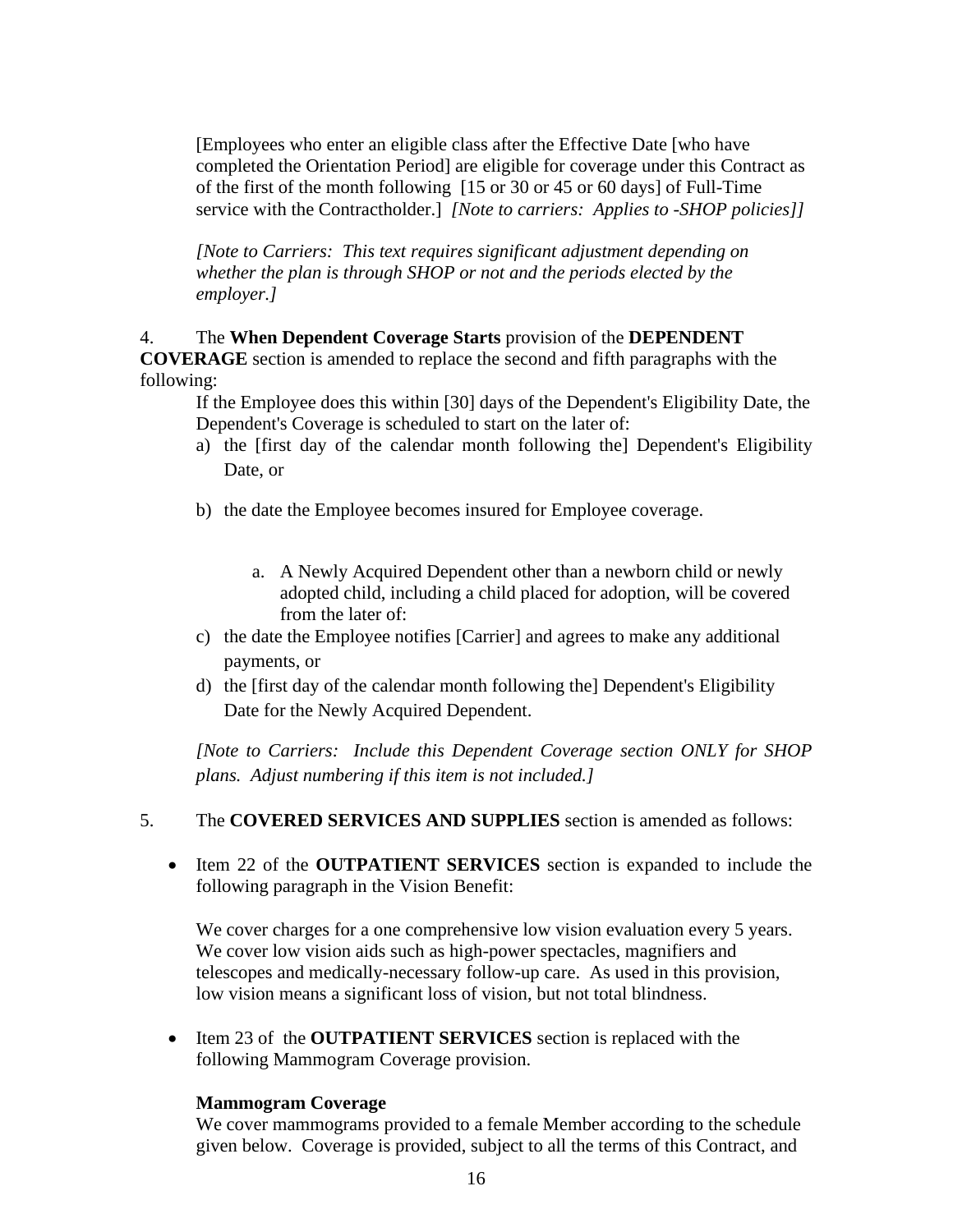the following limitations:

We will cover:

- a) one baseline mammogram for a female Member– who is 40 years of age
- b) one mammogram, every year, for a female Member age 40 and older; and
- c) a mammogram at the ages and intervals the female Member's Practitioner deems to be Medically Necessary and Appropriate with respect to a female Member who is less than 40 years of age and has a family history of breast cancer or other breast risk factors.

In addition, if the conditions listed below are satisfied after a baseline mammogram We will cover:

- a) an ultrasound evaluation;
- b) a magnetic resonance imaging scan;
- c) a three-dimensional mammography; and
- d) other additional testing of the breasts.

The above additional services will be covered if one of following conditions are satisfied.

- a) The mammogram demonstrates extremely dense breast tissue;
- b) The mammogram is abnormal within any degree of breast density including not dense, moderately dense, heterogeneously dense, or extremely dense breast tissue; or
- c) If the female Member has additional risk factors of breast cancer including but not limited to family history of breast cancer, prior personal history of breast cancer, positive genetic testing, extremely dense breast tissue based on the Breast Imaging Reporting and Data System established by the American College of Radiology or other indications as determined by the female Member's Practitioner.

Please note that mammograms and the additional testing described above when warranted as described above, are included under the Preventive Care provision.

• Item 19 of the **INPATIENT HOSPICE, HOSPITAL, REHABILITATION CENTER & SKILLED NURSING CENTER BENEFITS** section is expanded to include the following:

We also cover surgical treatment of morbid obesity for one surgical procedure within a two-year period, measured from the date of the first surgical procedure to treat morbid obesity, unless a multi-stage procedure is planned and We authorize coverage for such multi-stage procedure. In addition, We will cover surgery required as a result of complications that may arise from surgical treatment of morbid obesity.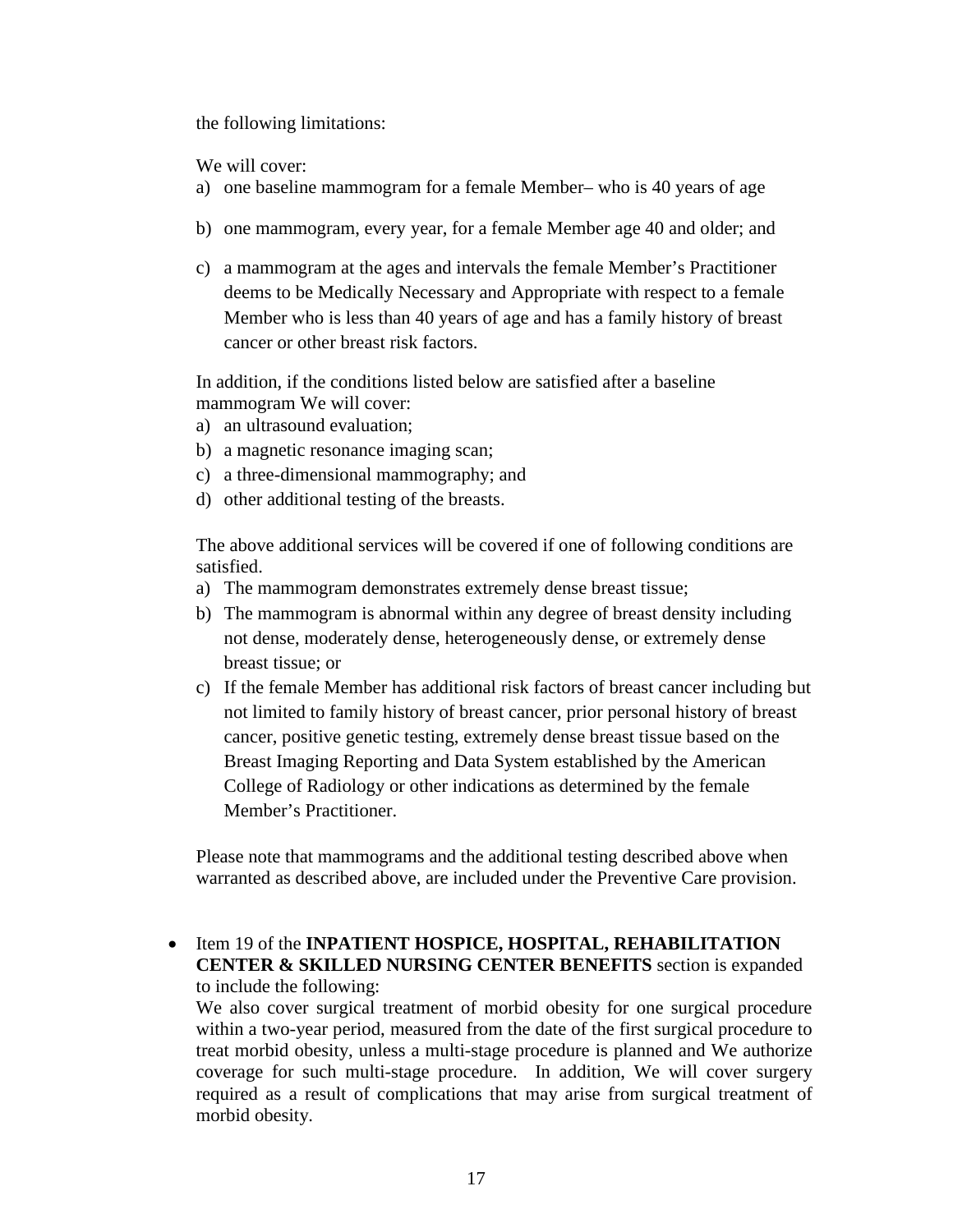For the purpose of this coverage, morbid obesity means a body mass index that is greater than 40 kilograms per meter squared; or equal to or greater than 35 kilograms per meter squared with a high risk comorbid condition. Body mass index is calculated by dividing the weight in kilograms by the height in meters squared.

• The **DIAGNOSIS AND TREATMENT OF AUTISM AND OTHER DEVELOPMENTAL DISABILITIES** provision is amended to replace the third and fourth paragraphs with the following:

Coverage for occupational therapy and physical therapy combined is limited to 30 visits per Calendar Year for the treatment of conditions other than autism. Coverage for speech therapy is limited to 30 visits per Calendar Year for the treatment of conditions other than autism. These therapy services are covered whether or not the therapies are restorative. The therapy services covered under this provision do not reduce the available therapy visits available under the Therapy Services provision.

If a Member's primary diagnosis is autism, in addition to coverage for the therapy services as described above, We also cover medically necessary behavioral interventions based on the principles of applied behavior analysis and related structured behavioral programs as prescribed through a treatment plan.

# 6. The **Practitioner's Charges for Surgery** section of the **COVERED CHARGES**  *APPLICABLE TO [NON-NETWORK] BENEFITS* provision is amended to add the following paragraphs:

We also cover surgical treatment of morbid obesity for one surgical procedure within a two-year period, measured from the date of the first surgical procedure to treat morbid obesity, unless a multi-stage procedure is planned and We authorize coverage for such multi-stage procedure. In addition, We will cover surgery required as a result of complications that may arise from surgical treatment of morbid obesity.

For the purpose of this coverage, morbid obesity means a body mass index that is greater than 40 kilograms per meter squared; or equal to or greater than 35 kilograms per meter squared with a high risk comorbid condition. Body mass index is calculated by dividing the weight in kilograms by the height in meters squared.

# 7. The **COVERED CHARGES WITH SPECIAL LIMITATIONS**  *APPLICABLE TO [NON-NETWORK] BENEFITS* provision is amended as follows:

• The **Mammogram Coverage** provision is replaced with the following:

# **Mammogram Coverage**

We cover mammograms provided to a female Member according to the schedule given below. Coverage is provided, subject to all the terms of this Contract, and the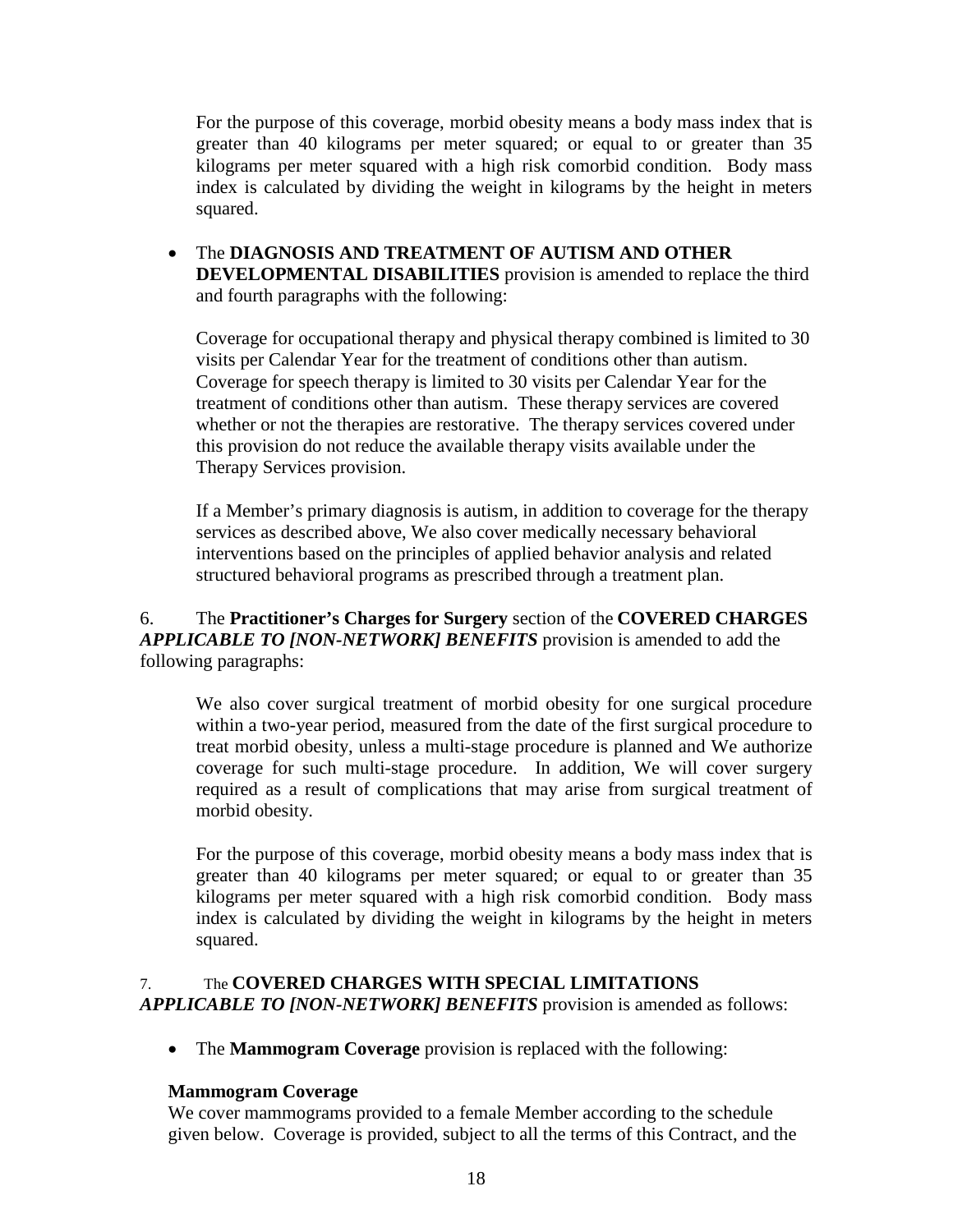following limitations:

We will cover:

- a) one baseline mammogram for a female Member– who is 40 years of age
- b) one mammogram, every year, for a female Member age 40 and older; and
- c) a mammogram at the ages and intervals the female Member's Practitioner deems to be Medically Necessary and Appropriate with respect to a female Member who is less than 40 years of age and has a family history of breast cancer or other breast risk factors.

In addition, if the conditions listed below are satisfied after a baseline mammogram We will cover:

- a) an ultrasound evaluation;
- b) a magnetic resonance imaging scan;
- c) a three-dimensional mammography; and
- d) other additional testing of the breasts.

The above additional services will be covered if one of following conditions are satisfied.

- a) The mammogram demonstrates extremely dense breast tissue;
- b) The mammogram is abnormal within any degree of breast density including not dense, moderately dense, heterogeneously dense, or extremely dense breast tissue; or
- c) If the female Member has additional risk factors of breast cancer including but not limited to family history of breast cancer, prior personal history of breast cancer, positive genetic testing, extremely dense breast tissue based on the Breast Imaging Reporting and Data System established by the American College of Radiology or other indications as determined by the female Member's Practitioner.

Please note that mammograms and the additional testing described above when warranted as described above, are included under the Preventive Care provision.

• The **Diagnosis and Treatment of Autism and Other Developmental Disabilities** provision is amended to replace the third and fourth paragraphs with the following:

Coverage for occupational therapy and physical therapy combined is limited to 30 visits per Calendar Year for the treatment of conditions other than autism. Coverage for speech therapy is limited to 30 visits per Calendar Year for the treatment of conditions other than autism. These therapy services are covered whether or not the therapies are restorative. The therapy services covered under this provision do not reduce the available therapy visits available under the Therapy Services provision. .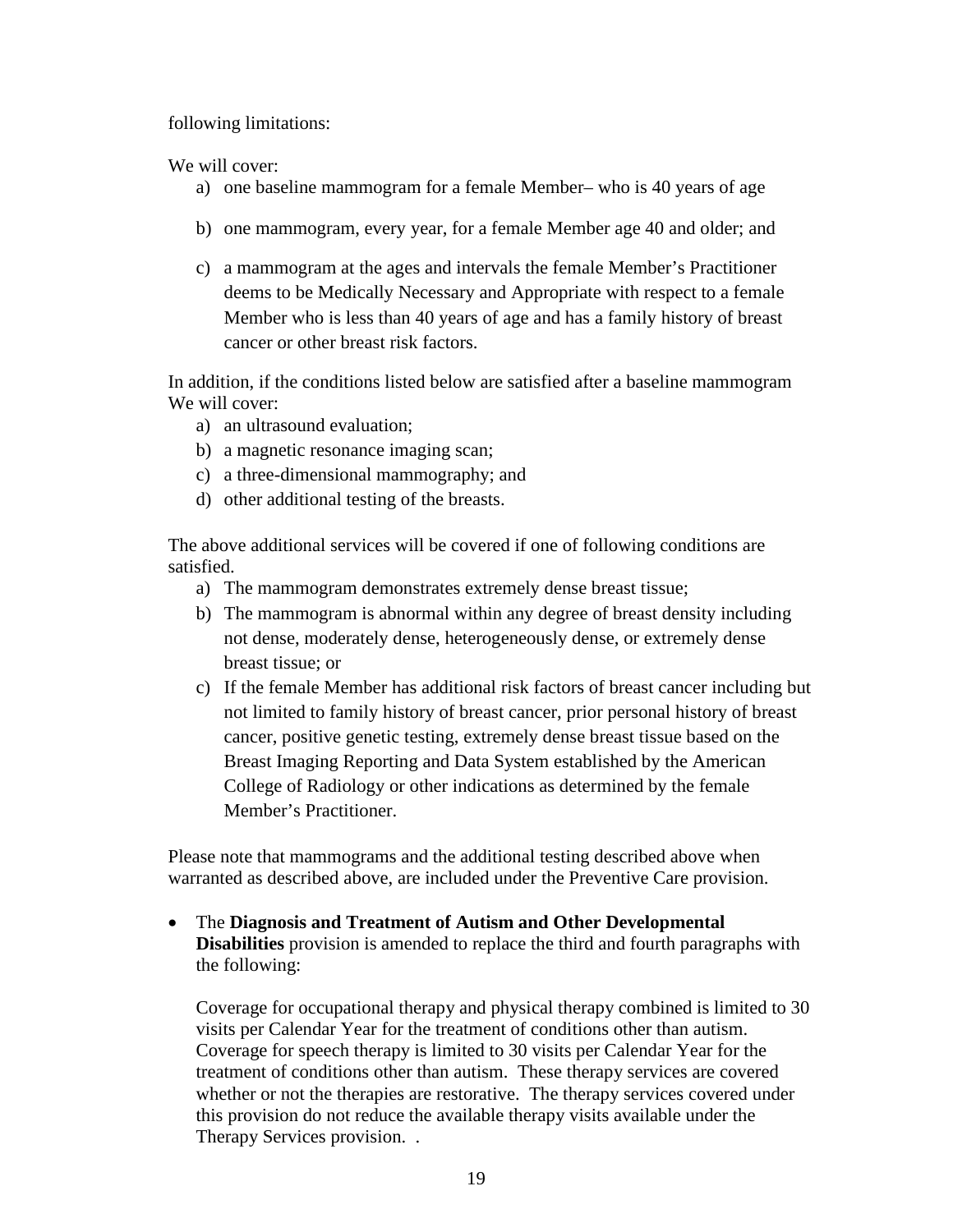If a Member's primary diagnosis is autism, in addition to coverage for the therapy services as described above, We also cover medically necessary behavioral interventions based on the principles of applied behavior analysis and related structured behavioral programs as prescribed through a treatment plan.

• The **Vision Benefit** is amended to add the following paragraph:

We cover charges for a one comprehensive low vision evaluation every 5 years. We cover low vision aids such as high-power spectacles, magnifiers and telescopes and medically-necessary follow-up care. As used in this provision, low vision means a significant loss of vision, but not total blindness.

8. The **NON-COVERED SERVICES AND SUPPLIES AND NON-COVERED CHARGES** section is amended to replace the exclusion for Weight Reduction of Control with the following:

**Weight reduction or control** including surgical procedures, medical treatments, weight control/loss programs, dietary regimens and supplements, food or food supplements, appetite suppressants or other medications; exercise programs, exercise or other equipment; and other services and supplies that are primarily intended to control weight or treat obesity, including morbid obesity, or for the purpose of weight reduction, regardless of the existence of comorbid conditions, except as otherwise provided in the Surgical Treatment of Morbid Obesity section of this Policy and except as provided in the Nutritional Counseling and Food and Food products for Inherited Metabolic Diseases provisions.

# 9. The **PAYMENT OF PREMIUMS – GRACE PERIOD** provision in the **GENERAL PROVISIONS** section is replaced with the following:

# **PAYMENT OF PREMIUMS - GRACE PERIOD**

Premiums are to be paid by the Contractholder to [Us] [[XYZ] for remittance to [Us]]. *[Note to carriers: Use the XYZ variable text for SHOP policies where premium must be paid to the SHOP-designated entity. Include the appropriate name at the XYZ variable.]*. They are due on each Premium Due Date stated on the first page of the Contract. The Contractholder may pay each Premium other than the first within 31 days of the Premium Due Date. Those days are known as the grace period. The Contractholder is liable to pay Premiums from the first day the Contract is in force

*[Note to carriers: This amendment applies ONLY to Group Contracts issued to employers that purchased coverage through the SHOP. It does not apply to Evidence of Coverage documents issued to employees whose employers bought coverage through the SHOP.*

*If this amendment is not included, re-number the following amendment accordingly.]*